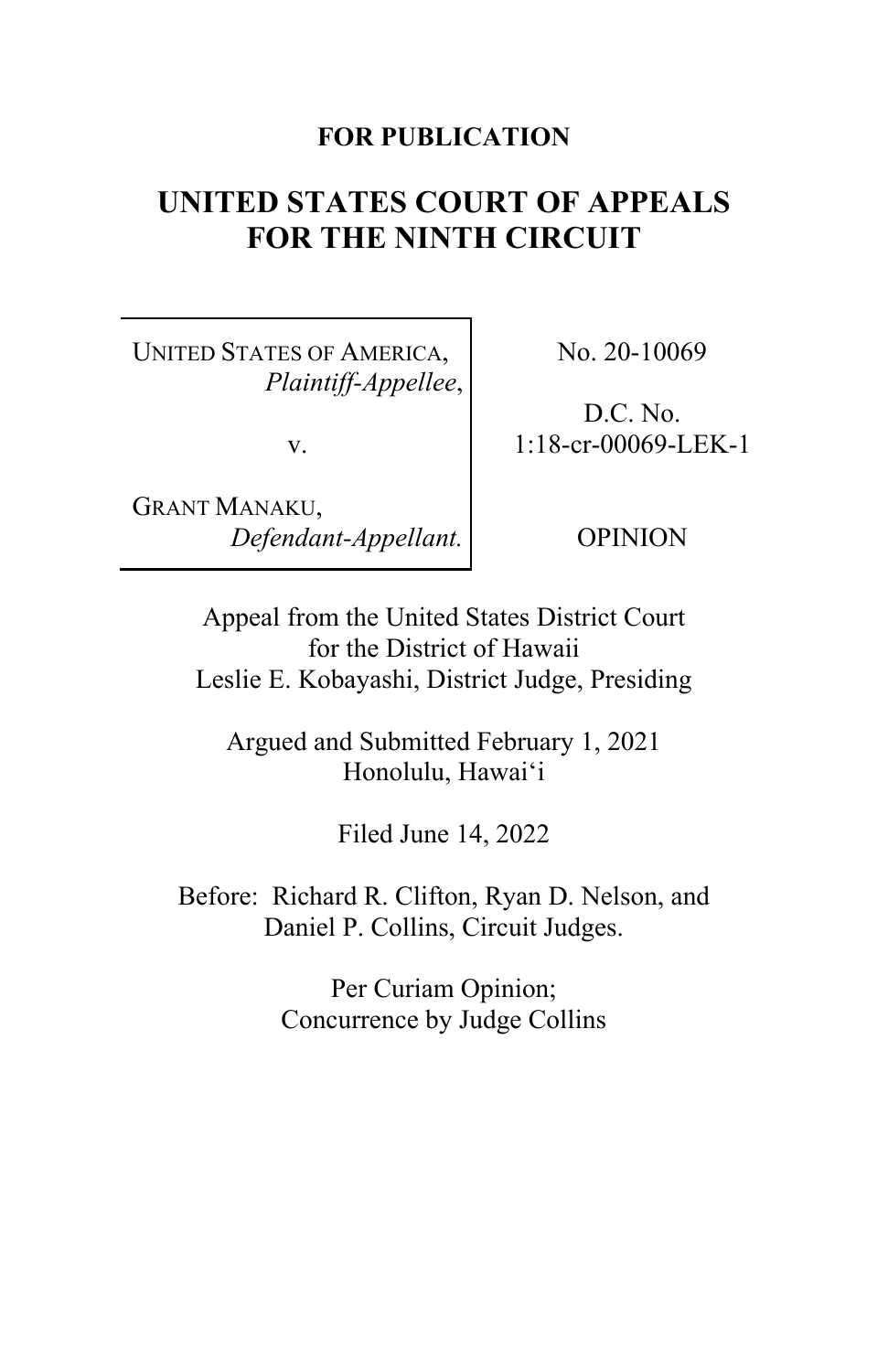## **SUMMARY[\\*](#page-1-0)**

### **Criminal Law**

The panel affirmed the district court's denial of Grant Manaku's pretrial motion to suppress evidence, which asserted that FBI agents executing a search warrant at his residence deliberately violated Fed. R. Crim. P. 41(f)(1)(C) by failing to supply a complete copy of the warrant.

As the government conceded on appeal, the agents violated Rule  $41(f)(1)(C)$  by delivering only the face page of the warrant rather than a complete copy.

Explaining that suppression is automatic only for "fundamental" violations of Rule 41, at least without any applicable exception to the exclusionary rule, the panel noted that Manaku contended neither that the violation here was fundamental nor that he was prejudiced by it. The only remaining question, therefore, was whether the district court correctly concluded that the agents' failure to deliver a complete copy of the warrant at the completion of the search was merely negligent, rather than the product of a deliberate disregard of the rule. The panel held that the district court properly concluded that Manaku had not carried his burden to show a deliberate disregard of the rule. In so holding, the panel found no clear error in the district court's finding that Agent Sherwin Chang did not act intentionally, and rejected Manaku's contention that the district court failed to adequately consider the possibility that another agent had

<span id="page-1-0"></span>**<sup>\*</sup>** This summary constitutes no part of the opinion of the court. It has been prepared by court staff for the convenience of the reader.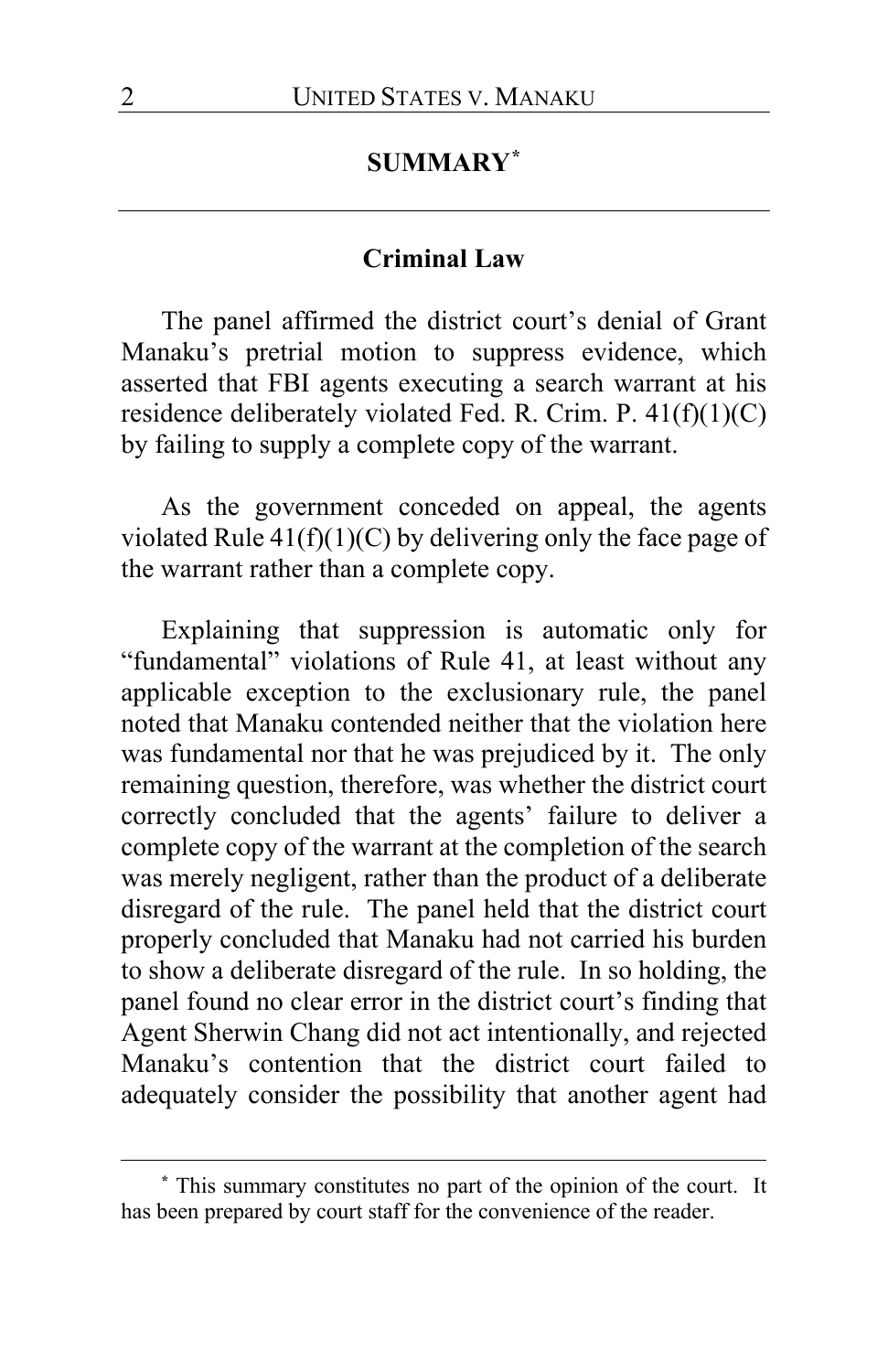deliberately disregarded Rule  $41(f)(1)(C)$  by unstapling the pages of the warrant and leaving only an incomplete copy.

Judge Collins concurred in the judgment. He wrote that whether to affirm or reverse the judgment turns entirely on the continued vitality of the second and third holdings in *United States v. Gantt*, 194 F.3d 987 (9th Cir. 1999)—that Rule 41 requires production of the warrant upon demand during the search, and that the deliberate refusal to supply the warrant upon demand requires suppression. Judge Collins wrote that by refusing at least four direct requests from property owners to produce the warrant during the search, the agents deliberately and repeatedly violated Rule 41, as construed in *Gantt*, and *Gantt* would require suppression. Because he concludes that *United States v. Grubbs*, 547 U.S. 90 (2006), overruled not just *Gantt*'s first holding (that Rule 41 requires officers to give an occupant whose premises are being searched a complete copy of the warrant at the outset of the search), as all parties agree, but also *Gantt*'s second and third holdings, he concurred in the judgment affirming the denial of the suppression motion.

## **COUNSEL**

Craig Jerome (argued), Assistant Federal Defender; Peter C. Wolff Jr., Federal Public Defender; Office of the Federal Public Defender, Honolulu, Hawaii; for Defendant-Appellant.

Marion Percell (argued), Chief of Appeals; Kenji M. Price, United States Attorney; United States Attorney's Office, Honolulu, Hawaii; for Plaintiff-Appellee.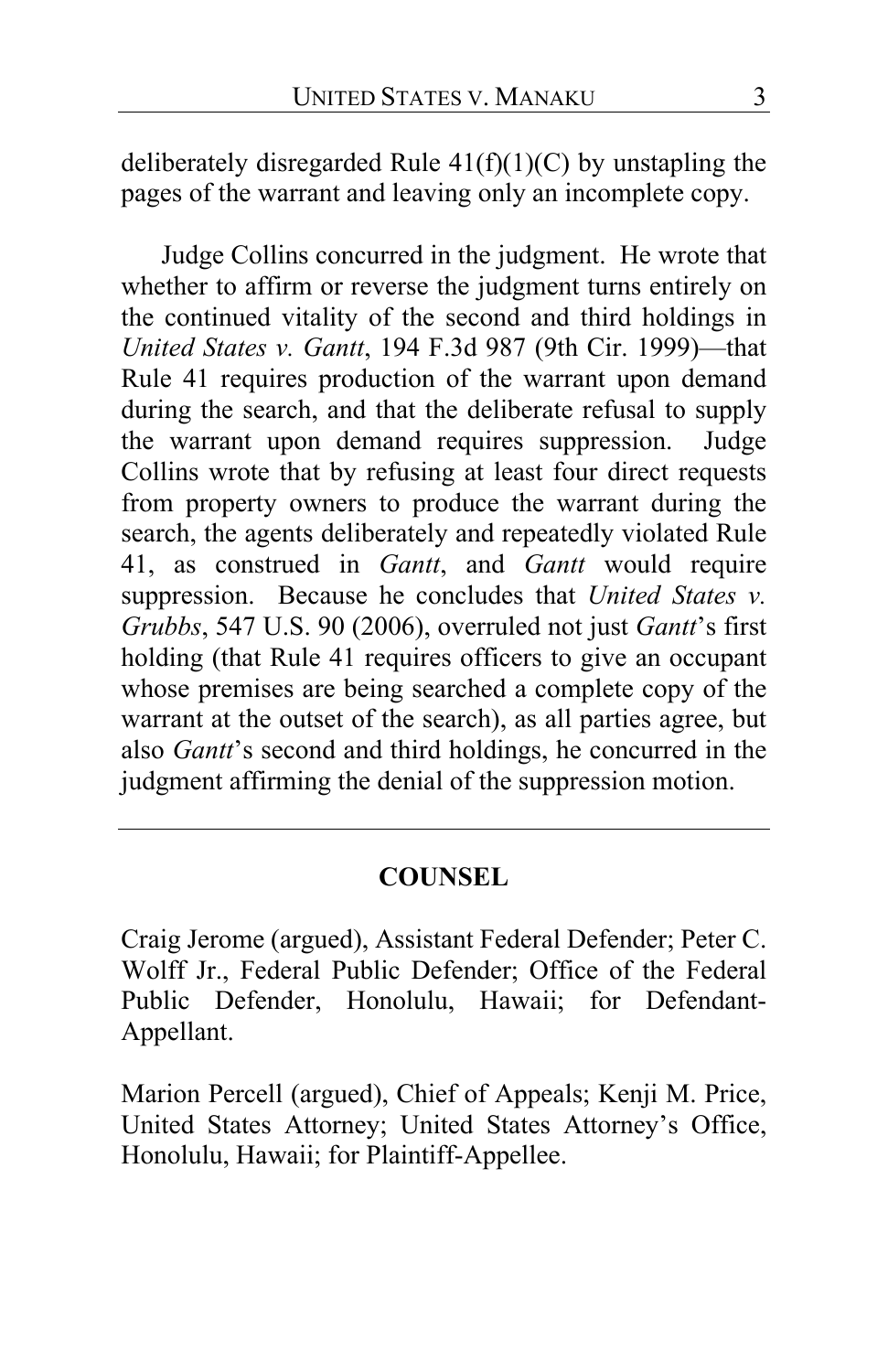## **OPINION**

### PER CURIAM:

Defendant-Appellant Grant Manaku appeals his conviction for possession of child pornography in violation of 18 U.S.C.  $\S$  2252A(a)(5)(B), (b)(2). He contends that the district court should have granted his pretrial motion to suppress evidence, which asserted that FBI agents executing a search warrant at his residence deliberately violated Federal Rule of Criminal Procedure 41(f)(1)(C) by failing to supply a complete copy of the warrant. We affirm.

#### I

The FBI discovered that a device at a particular IP address contained suspected child pornography files. After several hours of downloading files available for file sharing, an agent downloaded 308 files of horrific child pornography from the device. An administrative subpoena revealed that the IP address was the Dela Cruz residence in Waipahu, Hawai'i, where Manaku resided at that time. Based on these facts, the FBI obtained a search warrant for the Dela Cruz residence from a federal magistrate judge.

When FBI agents executed the search warrant, they first met at an off-site location for briefing, and each reviewed and signed a copy of the five-page warrant. A SWAT team secured the residence, and the search followed. During the near six-hour search, Ms. Dela Cruz asked three or four times to see the warrant but was not given any paperwork<br>until the search ended. Her husband, a retired law Her husband, a retired law enforcement officer, arrived home at one point and also asked to see the warrant. He was briefly shown the warrant's first page but never given a copy. He told the agents to make sure to leave a copy of the warrant or to give one to his wife.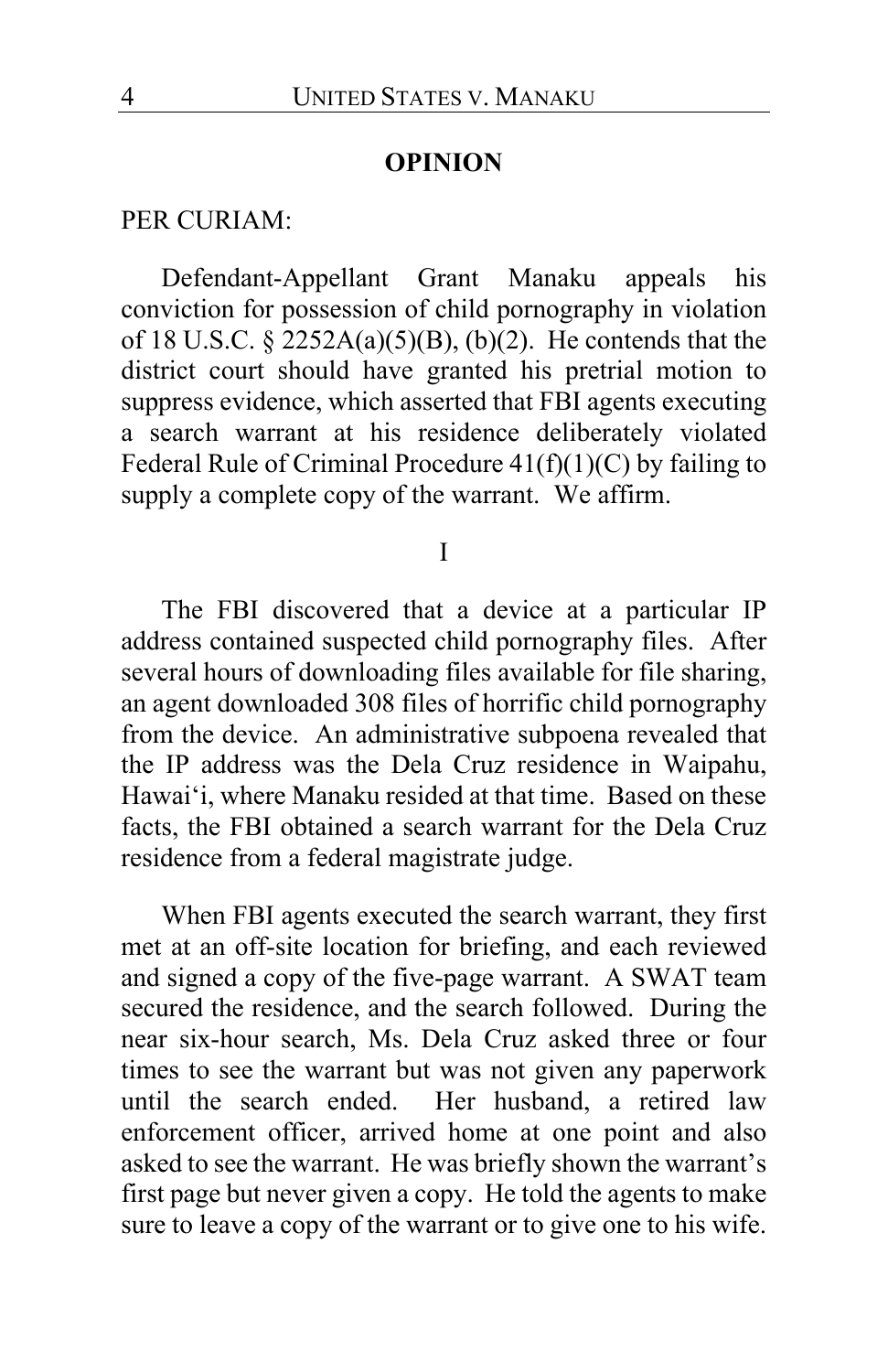Agent Sherwin Chang was supposed to ensure that both the warrant and a property receipt were left at the residence or with someone at the residence. Chang prepared the property receipt that listed every item that had been seized, and at the end of the search, he reviewed that document with Ms. Dela Cruz. He left her what turned out to be an incomplete copy of the search warrant, with only the warrant's first page but not the single-page Attachment A (which described the residence to be searched) and the threepage Attachment B (which described the items to be seized).**[1](#page-4-0)** This incomplete copy had been included in a "search warrant packet" that had been left for Chang on the Dela Cruz's dining room table by an unidentified agent. Before giving it to Ms. Dela Cruz, Chang turned it over and wrote down the phone number of the FBI's Hawai'i field office, so that she could call if she had any questions.

Although Chang had personally reviewed the five-page warrant hours earlier, he testified at the hearing on the motion to suppress that he gave Ms. Dela Cruz the singlepage copy without realizing that it was incomplete. Chang could not explain why, despite having written on the back of that single-page copy, he did not notice that it was incomplete. Chang insisted, however, that the error was simply carelessness, he did not intentionally withhold the missing pages, and he was not trying to deceive Ms. Dela Cruz.

The FBI concluded that a laptop seized during the search contained child pornography and that it had been used by

<span id="page-4-0"></span>**<sup>1</sup>** Although the record is not entirely clear, the copy of the face page of the warrant that Chang supplied to Ms. Dela Cruz apparently had no pre-printed material where an executing agent could certify the inventory of property seized as well as the return of the warrant.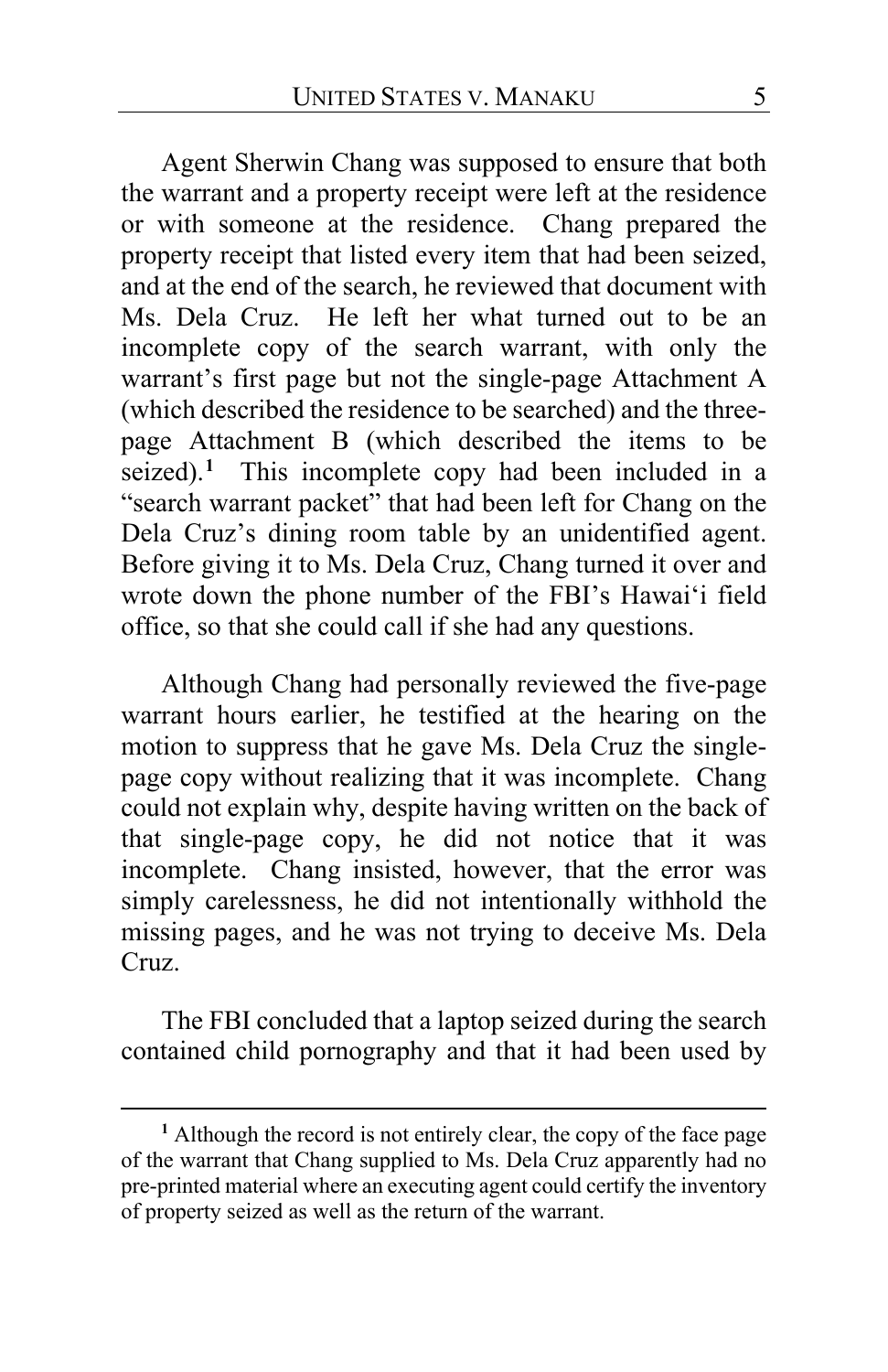Manaku rather than the others in the Dela Cruz household. Manaku was indicted for a single count of possession of child pornography involving minors who were prepubescent or under the age of 12, in violation of 18 U.S.C.  $\S$  2252A(a)(5)(B), (b)(2). He moved to suppress the laptop and evidence obtained from it because the failure to supply a complete copy of the warrant violated Federal Rule of Criminal Procedure 41(f)(1)(C) and the Fourth Amendment.

After conducting an evidentiary hearing and receiving supplemental briefing, the district court denied the motion to suppress. The court found that the agents had violated Rule  $41(f)(1)(C)$  by failing to leave a complete copy of the warrant at the Dela Cruz residence. The court noted that Manaku had conceded in his supplemental brief that this violation of Rule 41 did not entail a violation of the Fourth Amendment. Despite the clear violation of Rule 41, the district court held that suppression was not warranted because Manaku had not been prejudiced by the error and because there was no "evidence that Agent Chang's failure to give Ms. Dela Cruz a complete copy of the Warrant was intentional or a part of an on-going pattern of behavior by him or other FBI agents." Chang had been "certainly negligent," the court found, but had not intentionally disregarded the rule.

After a five-day jury trial, Manaku was found guilty. The district court sentenced him to 78 months of imprisonment and 10 years of supervised release. Manaku timely appealed.

### II

We review the district court's denial of a motion to suppress de novo and its factual finding on that question,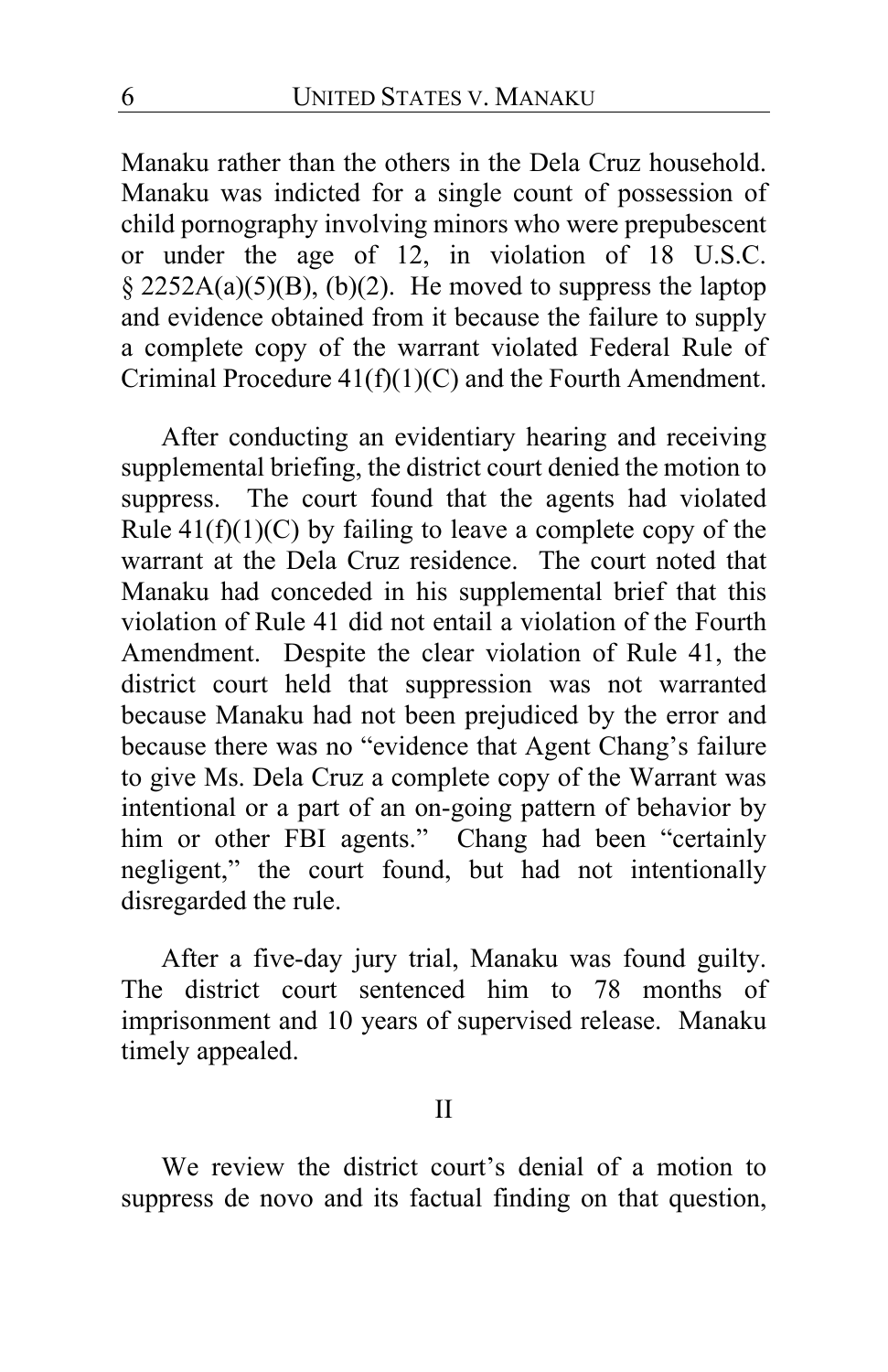made after an evidentiary hearing, only for clear error. *United States v. Zapien*, 861 F.3d 971, 974 (9th Cir. 2017).

#### III

Manaku does not dispute that the complete search warrant of the Dela Cruz residence was properly issued by a magistrate judge under the Fourth Amendment. Rather, his only contention is that in executing the warrant, the agents violated the requirements of Federal Rule of Criminal Procedure 41 and that the evidence seized should have been suppressed. We hold that the district court properly declined to order suppression, even though Rule 41 was violated, because the violation did not merit the remedy of suppression.

#### A

Rule 41(f)(1) sets forth several specific requirements for the execution of search and arrest warrants. For search warrants, (A) the "exact date and time" of the search must be noted on the warrant; (B) an inventory of property seized must be prepared; (C) a copy of the warrant and a receipt for the property seized must be supplied to the relevant person from whom the property was taken; and (D) the executed warrant and a copy of the inventory must be returned to the designated magistrate judge. Fed. R. Crim. P. 41(f)(1)(A)– (D). As for the third requirement, the officer executing the warrant "must give a copy of the warrant and a receipt for the property taken to the person from whom, or from whose premises, the property was taken or leave a copy of the warrant and receipt at the place where the officer took the property." Fed. R. Crim. P.  $41(f)(1)(C)$ .

Here, by providing only the face page of the warrant without its attachments, the FBI violated Rule  $41(f)(1)(C)$ 's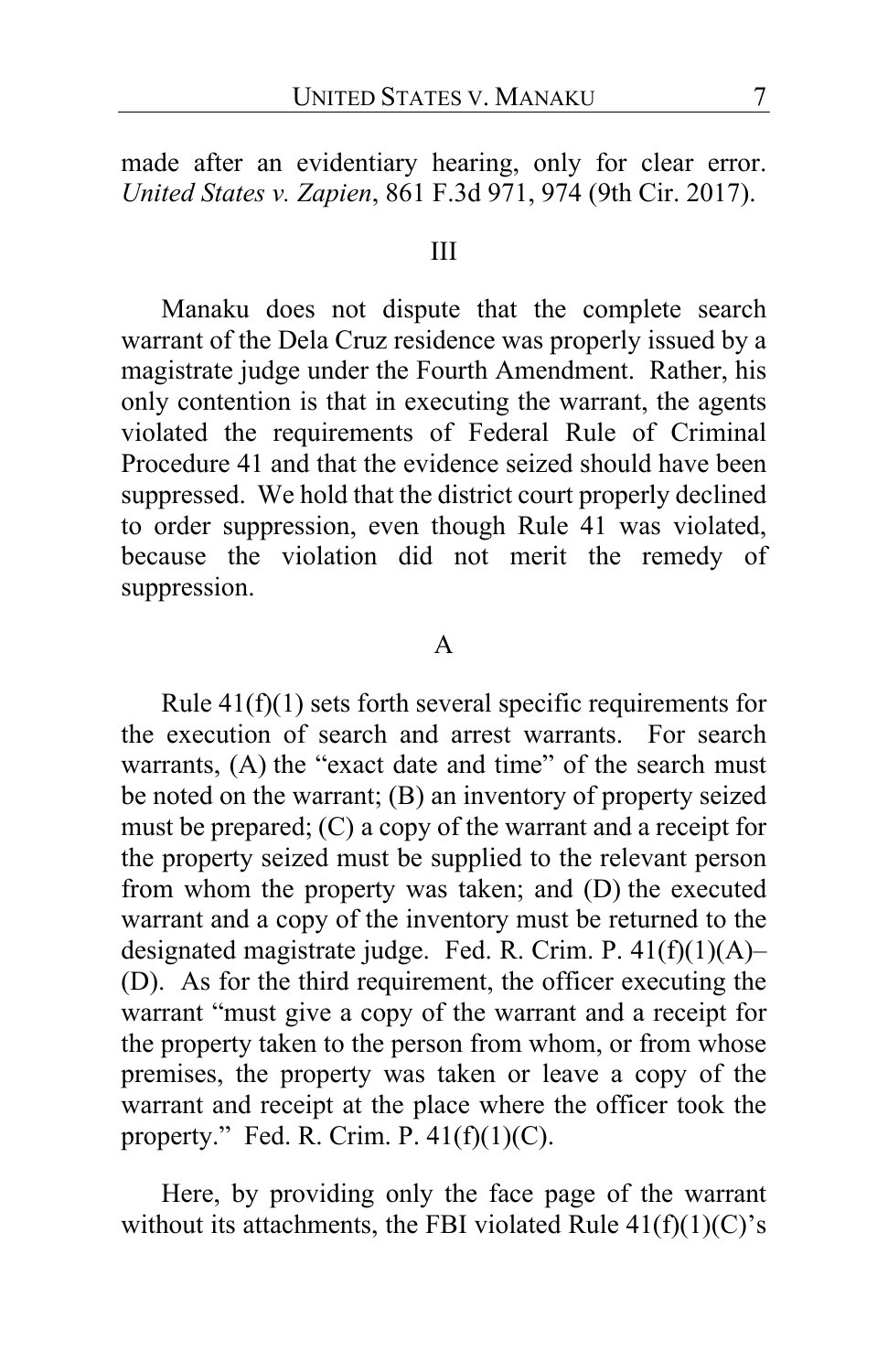requirement to deliver a complete copy of the warrant. When a search warrant relies on attachments to satisfy the constitutional requirement that the warrant describe with particularity "the place to be searched, and the persons or things to be seized," U.S. Const. amend. IV, those attachments form an essential part of the warrant and must be delivered with the warrant under Rule 41(d). *See United States v. Gantt*, 194 F.3d 987, 1000 n.7 (9th Cir. 1999).**[2](#page-7-0)** The warrant to search the Dela Cruz residence was incomplete without its attachments, especially Attachment B specifying with particularity the items that could be seized.**[3](#page-7-1)** Thus, the agents violated Rule  $41(f)(1)(C)$  by delivering only the face page of the search warrant rather than a complete copy of the warrant. Indeed, the Government concedes this point on appeal.

#### B

A Rule 41 violation in the execution of a search warrant, however, does not necessarily mean that the evidence seized during that search must be suppressed. *See United States v. Henderson*, 906 F.3d 1109, 1114 (9th Cir. 2018). Suppression is automatic only for "fundamental" violations of Rule 41, at least without any applicable exception to the

<span id="page-7-0"></span>**<sup>2</sup>** *Gantt* was later explicitly overruled on a separate point, relating to the jurisdictional requirements for an interlocutory appeal of a suppression order under 18 U.S.C. § 3731. *United States v. W.R. Grace*, 526 F.3d 499, 506 (9th Cir. 2008) (en banc).

<span id="page-7-1"></span>**<sup>3</sup>** The face page of the warrant here arguably did sufficiently describe the place to be searched, because it disclosed the building address of the house to be searched in the caption of the document. The text of the warrant described the place to be searched by referring to an Attachment A, which repeated that same address, further described the structure, and included a photograph.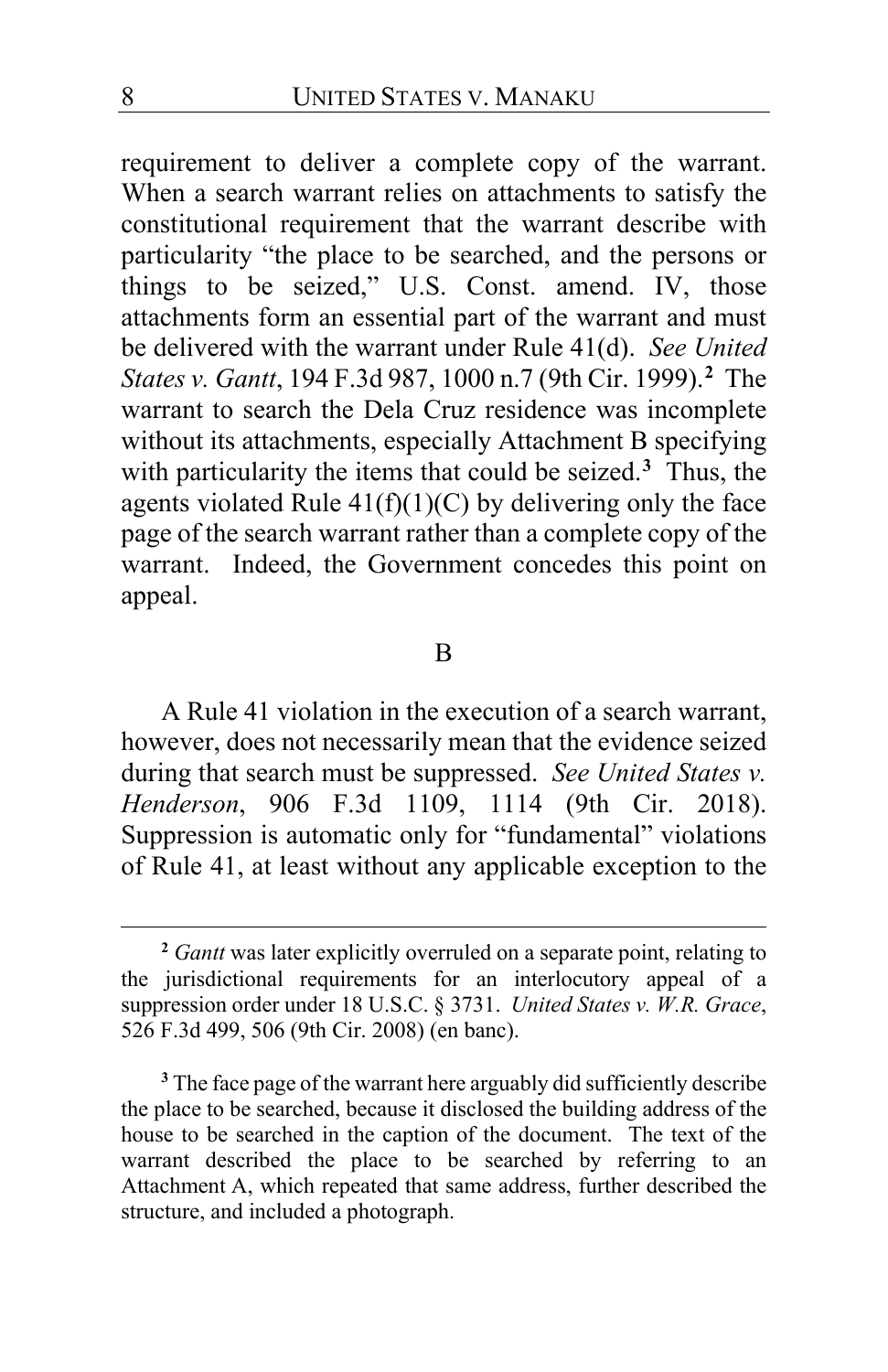exclusionary rule. *Id*. at 1115. We have described such "fundamental" violations of Rule 41 as "those that result in clear constitutional violations." *United States v. Negrete-Gonzales*, 966 F.2d 1277, 1283 (9th Cir. 1992). Any other violations of the rule are "technical errors" that "require suppression only if the defendant can show either that (1) he was prejudiced by the error, or (2) there is evidence of 'deliberate disregard of the rule.'" *Henderson*, 906 F.3d at 1115 (quoting *Negrete-Gonzales*, 966 F.2d at 1283).

Manaku contends neither that the violation here was fundamental nor that he was prejudiced by it. This is not, for example, a case in which the agents delivered an incomplete warrant after searching places not authorized by the warrant or seizing items not specified in it. *Cf*. *Negrete-Gonzales*, 966 F.2d at 1283 ("Prejudice in this context means the search would otherwise not have occurred or would have been less intrusive absent the error."). The only remaining question, therefore, is whether the district court correctly concluded that the agents' failure to deliver a complete copy of the warrant at the completion of the search was merely negligent, rather than the product of a "deliberate disregard of the rule." *Id*. We find no error in the district court's conclusion.

Agent Chang had the responsibility to supply the requisite paperwork after the search and had the last chance to catch the error, and the district court therefore properly focused its analysis on his conduct. Chang testified at the evidentiary hearing and was questioned by counsel for both sides, as well as by the district court. The court was troubled that Chang failed to catch the clear mistake in delivering only the face sheet of the warrant, especially given that he turned that single page over so that he could write down the phone number of the FBI's Hawai'i field office. But having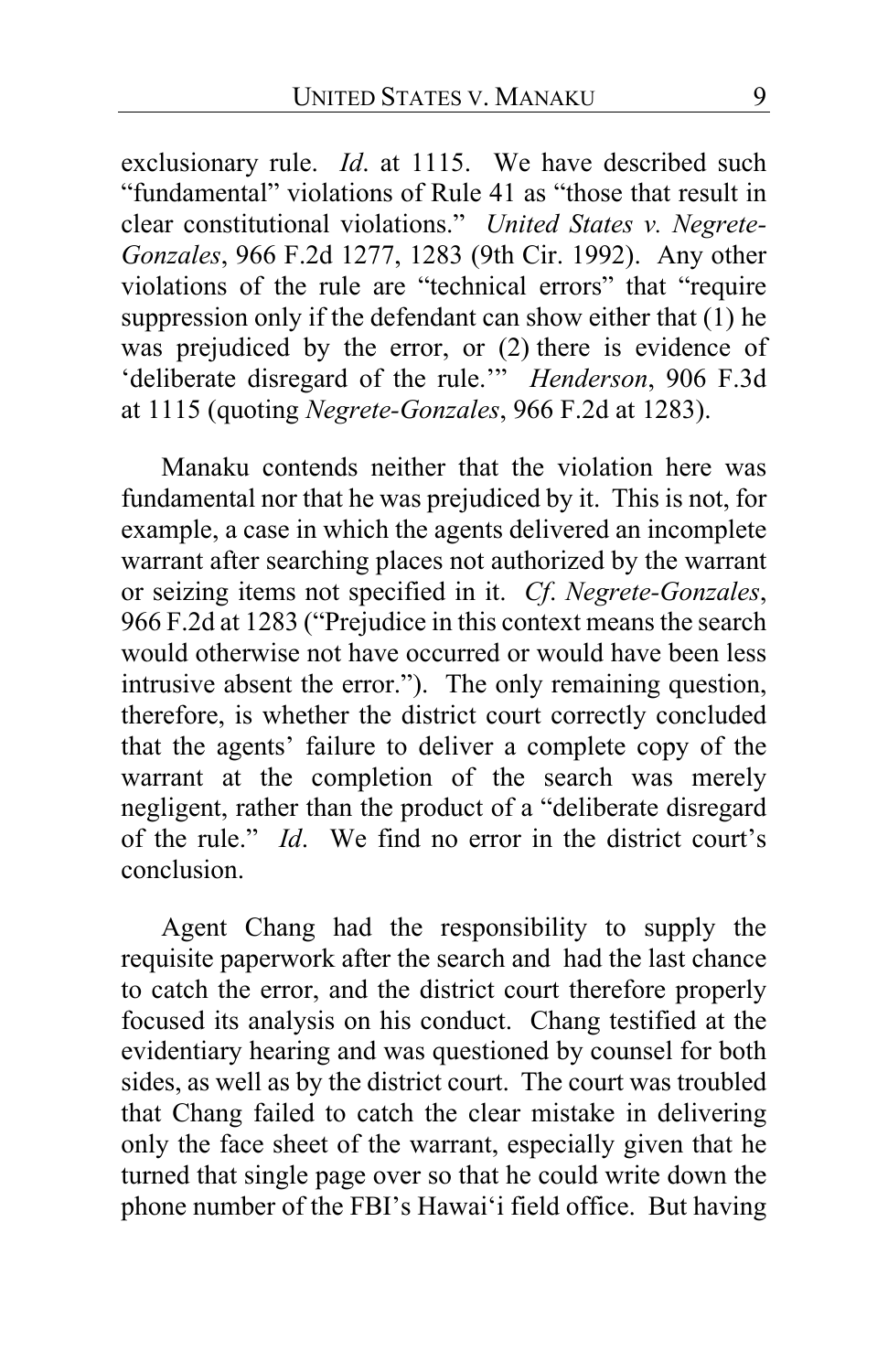observed his testimony, the district court chose to credit Chang's assertion that he was negligently oblivious to the error, and the court found that he did not act intentionally. We see no clear error in this finding and nothing in the record that would warrant our setting it aside.

Manaku still asserts that the district court failed to adequately consider the possibility that another agent—such as the unidentified agent who left the incomplete copy for Manaku in the "search warrant packet"—had deliberately disregarded Rule  $41(f)(1)(C)$  by unstapling the pages of the warrant and leaving only an incomplete copy. Manaku argues that other agents' withholding of the warrant was deliberate disregard because they were reminded of the need to give a complete warrant after being asked for it several times and therefore not giving the complete warrant at the end of the search could not have been an accident. *See Gantt*, 194 F.3d at 1005.**[4](#page-9-0)**

We reject this contention. Reviewing the record as a whole, the district court rejected the idea that Agent Chang's failure to give Ms. Dela Cruz a complete copy of the warrant was intentional or a part of an on-going pattern of behavior "by him or other FBI agents." The court likewise stated that "the agents' violation of Fed. R. Crim. P.  $41(f)(1)(C) \dots$  was not deliberate," because the other agents' refusal to supply the warrant earlier would be equally consistent with an intention to defer to the agent in charge of delivering the paperwork at the end of the search—Agent Chang. There is no non-speculative basis to infer that the agents expected

<span id="page-9-1"></span><span id="page-9-0"></span>**<sup>4</sup>** The Government contends that *United States v. Grubbs*, 547 U.S. 90 (2006), overrules *Gantt*. But Manaku cites *Gantt* only to show that the Rule 41 violation discussed above was deliberate, conceding that *Grubbs* overruled *Gantt*'s pre-search presentment requirement.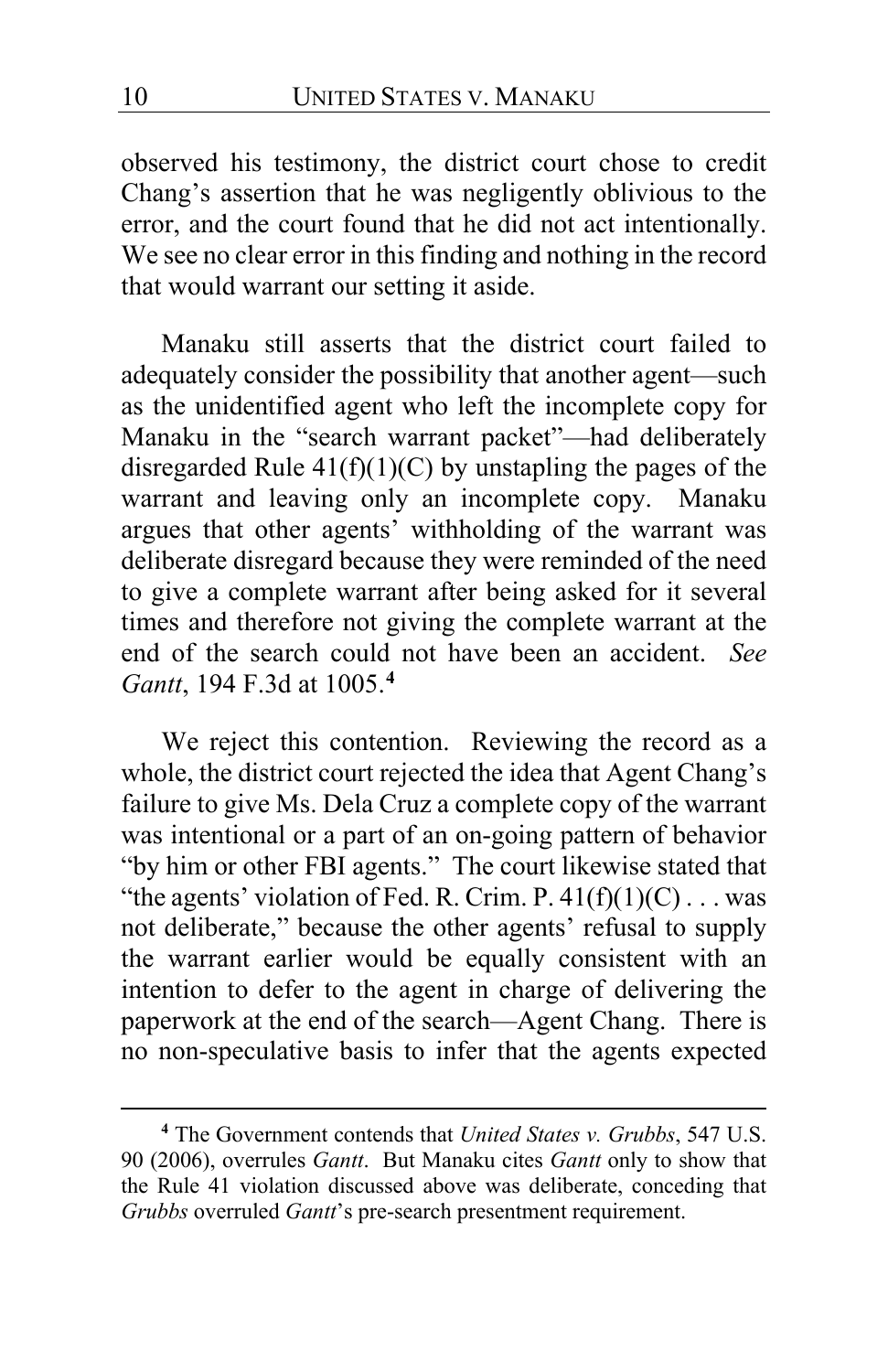(much less hoped) that Agent Chang would fail to do so. Without clear indication in the record as to how the incomplete copy came to be included in the search warrant packet, we cannot say that the district court clearly erred in declining to find that it resulted from a deliberate attempt to violate Rule 41.

The district court properly concluded that because Manaku had not carried his burden to show a "deliberate disregard of the rule," the costly judicial remedy of suppression was not warranted in this case. *Henderson*, 906 F.3d at 1115 (citation omitted); *cf*. *Herring v. United States*, 555 U.S. 135, 144 (2009) ("To trigger the exclusionary rule, police conduct must be sufficiently deliberate that exclusion can meaningfully deter it, and sufficiently culpable that such deterrence is worth the price paid by the justice system."); *United States v. Hector*, 474 F.3d 1150, 1154–55 (9th Cir. 2007) (even assuming "the failure to serve a copy of the warrant was a violation of the Fourth Amendment, the exclusionary rule should not be applied" since the "causal connection between the failure to serve the warrant and the evidence seized is highly attenuated" and "the social costs of excluding relevant evidence obtained pursuant to a valid search warrant are considerable").

\* \* \*

Accordingly, we **AFFIRM** the denial of Manaku's motion to suppress and, as a result, his conviction and sentence.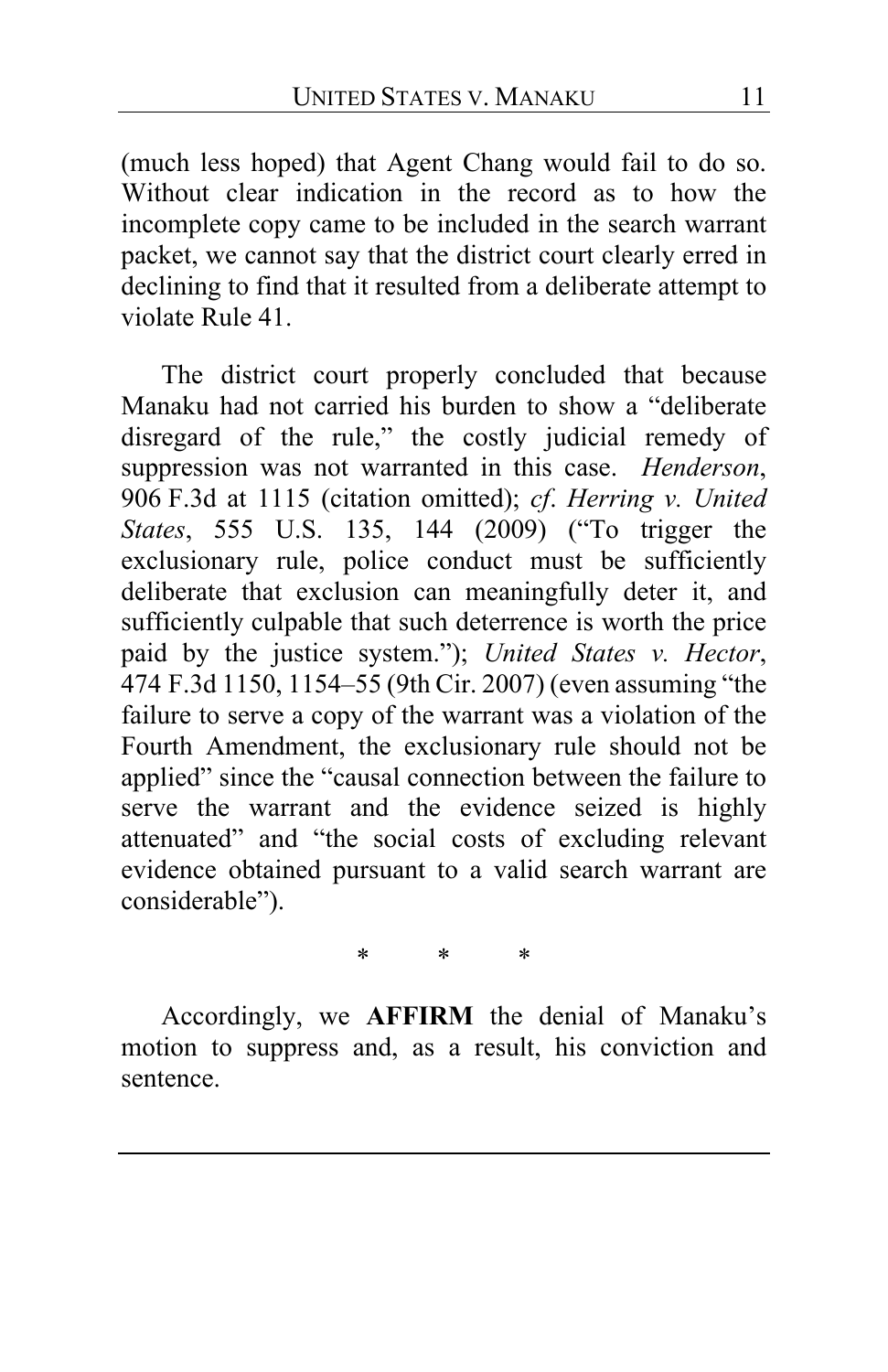COLLINS, Circuit Judge, concurring in the judgment:

We held in *United States v. Gantt*, 194 F.3d 987 (9th Cir. 1999), that (1) Federal Rule of Criminal Procedure 41 "requires officers to give" an occupant whose premises are being searched "a complete copy of the warrant at the outset of the search"; (2) the agents in *Gantt* engaged in a deliberate violation of Rule 41 by "fail[ing] to show Gantt the complete warrant *even after she asked to see it*"; and (3) this deliberate refusal to supply the warrant upon demand, or at the outset, "requires suppression." *Id*. at 1005 (emphasis added). As the majority notes, all parties agree that the *first* of these three holdings was overruled by the Supreme Court's decision in *United States v. Grubbs*, 547 U.S. 90 (2006). *See* Opin. at [2](#page-9-1) n.4. But if *Gantt* nonetheless remains good law on the second and third points, then in my view the district court's denial of Manaku's motion to suppress must be reversed. By refusing at least four direct requests from the property owners to produce the warrant during the search, the agents here deliberately and repeatedly violated Rule 41, as construed in *Gantt*, and *Gantt* therefore would require suppression. Indeed, even the Government acknowledges in its brief that, under *Gantt*, "the act of refusing to show a warrant after receiving a request for it *would* be deliberate and intentional"

However, if *Grubbs* also overruled *Gantt*'s holding that Rule 41 requires agents to produce the warrant *upon request* during the search, then the only violation of Rule 41 in this case would be Agent Chang's omission of the warrant's additional pages when he left behind a copy at the conclusion of the search. In that circumstance, I would agree with the majority's conclusion that the district court did not clearly err in finding that Agent Chang's error was negligent rather than intentional and that suppression was not warranted.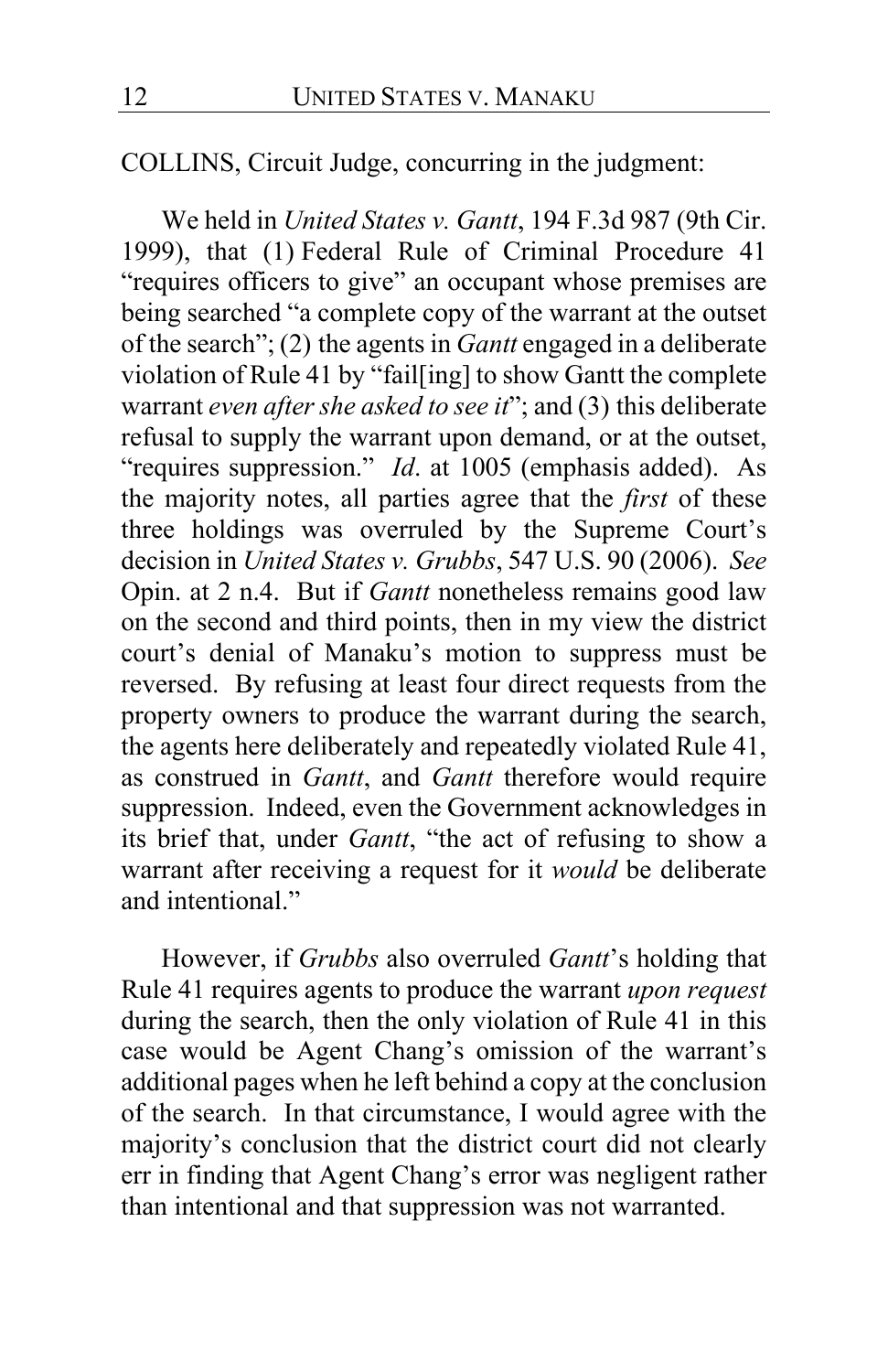Consequently, whether to affirm or reverse the judgment in this case turns entirely on the continued vitality of *Gantt*'s holding that Rule 41 requires production of the warrant upon demand during the search. We therefore cannot avoid deciding that issue.**[1](#page-12-0)** Because I conclude that *Grubbs* overruled that aspect of *Gantt* as well, I concur in the judgment affirming the district court's denial of Manaku's motion to suppress.

<span id="page-12-0"></span>**<sup>1</sup>** The majority acknowledges that the Government's answering brief squarely raised the issue of whether this aspect of *Gantt* was overruled by *Grubbs*, but it nonetheless insists that Manaku's opening brief did not place the issue before us. According to the majority, Manaku's opening brief conceded that *Grubbs* overruled *Gantt*'s "*pre-search* presentment requirement," and his brief cited *Gantt* only to make the narrower argument that the agents' earlier refusals to produce the warrant show that *Agent Chang's later refusal to leave behind the complete warrant*  must be considered to be deliberate. *See* Opin. at [10](#page-9-1) n.4 (emphasis added). Thus, in the majority's view, Manaku's brief does *not* contend that there were multiple violations of Rule 41, but only that Agent Chang's single violation of that Rule at the end of the search was deliberate. That is wrong. In his opening brief, Manaku carefully conceded *only* that *Grubbs* had overruled *Gantt*'s show-at-the-outset holding. As to *Gantt*'s *show-on-demand* holding, Manaku expressly quoted the relevant language from *Gantt* and argued that this "precedent requires suppression here too," in part "because agents inexplicably disregarded repeated requests to produce the warrant." After the Government's brief argued in response that *Grubbs* overruled *Gantt*'s show-on-demand holding as well, Manaku's reply brief unsurprisingly focused on the aspects of his argument that would survive such a conclusion, but it did not abandon the point or concede that the Government was correct. On the contrary, when specifically asked at oral argument, Manaku confirmed that, in his view, "*Grubbs* specifically left open the question of whether agents are required to produce the warrant *upon the request of the homeowner*" (emphasis added). The continued validity of this aspect of *Gantt* is thus squarely presented here.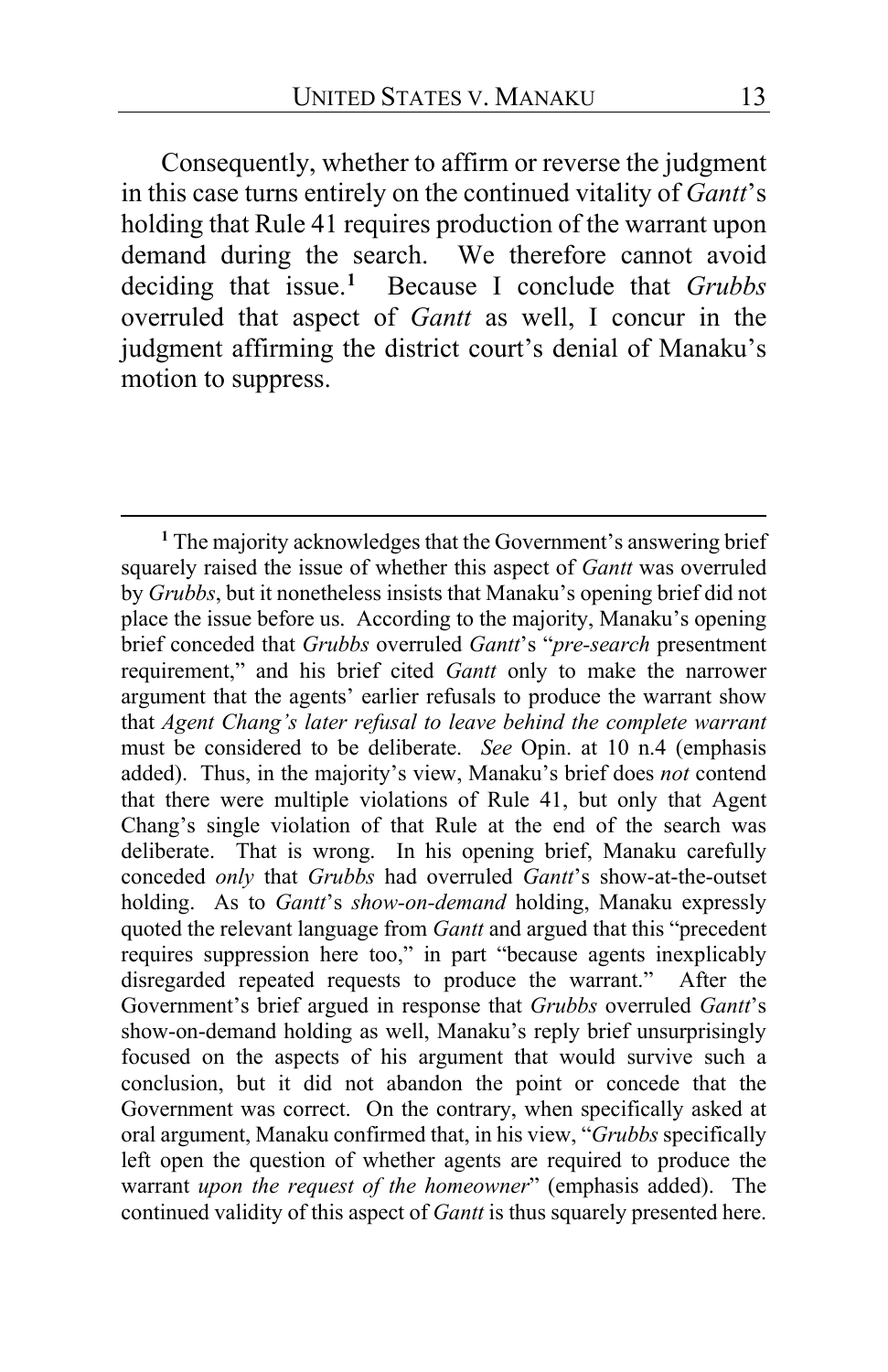#### **I**

Federal Rule of Criminal Procedure 41 provides that the "officer executing the warrant" must do one of two things: (1) "give a copy of the warrant and a receipt for the property taken to the person from whom, or from whose premises, the property was taken" or (2) "leave a copy of the warrant and receipt at the place where the officer took the property." *See* FED. R. CRIM. P.  $41(f)(1)(C)$ . Despite the rule's clear use of alternative language in describing these two options for providing a copy of the warrant, *Gantt* expressly rejected the view that "leaving the warrant behind after the search always suffices." 194 F.3d at 1001. Instead, we held that, "[a]bsent exigent circumstances, Rule 41(d) requires service of the warrant at the *outset* of the search on persons present at the search of their premises."**[2](#page-13-0)** *Id*. (emphasis added). We explained that such at-the-outset notice was necessary in order to ensure that the subjects of the search were "assure[d]" of the scope of the agents' authority under the warrant, so that those subjects would have "the opportunity to calmly argue that agents are overstepping their authority or even targeting the wrong residence." *Id*. at 1001–02. "A warrant served after the search is completed," we reasoned, cannot fulfill such purposes. *Id*. at 1002. Applying that holding to the facts of *Gantt*, we held that the agents there "deliberate[ly]" violated Rule 41 by "fail[ing] to show Gantt the complete warrant *even after she asked to see it*." *Id*. at 1005 (emphasis added). Manaku correctly notes that this holding is "[d]irectly on point" here. I turn, therefore, to the Government's contention that the Supreme Court's decision

<span id="page-13-0"></span>**<sup>2</sup>** At the time, the relevant language of Rule 41 was contained, with immaterial differences in phrasing, in subdivision (d) of the rule.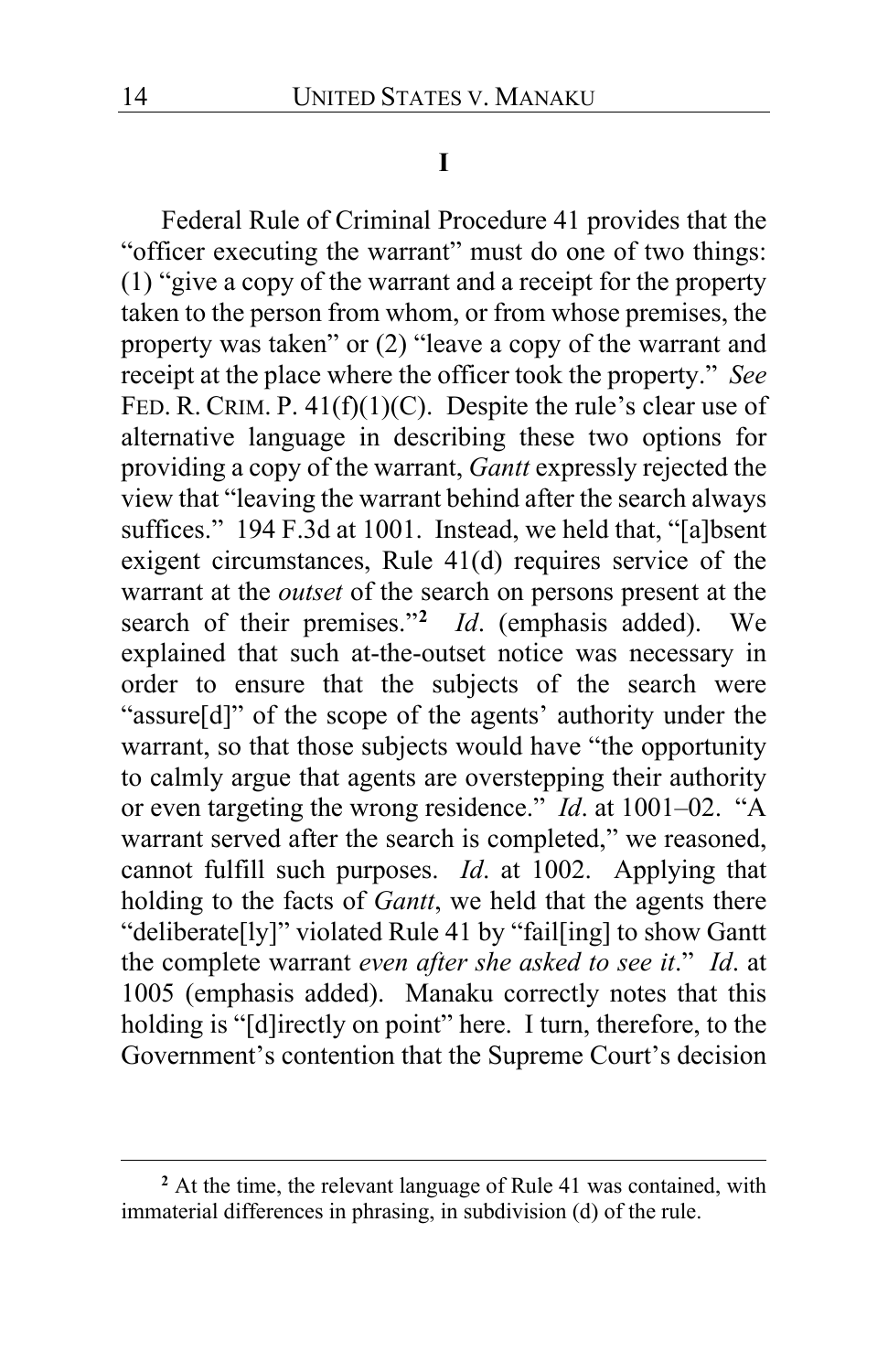in *Grubbs* overruled this show-on-demand aspect of *Gantt* as well.

In *Grubbs*, federal officers obtained a search warrant for Grubbs's residence after submitting an affidavit to a magistrate judge explaining that, if granted, the warrant would not be executed until a planned controlled delivery of child pornography to that residence was first completed. 547 U.S. at 92. After carrying out the controlled delivery, the officers then executed the search warrant and seized a variety of items, including the tape that had just been delivered (which Grubbs had ordered from a website operated by an undercover agent). *Id*. at 92–93. About 30 minutes into the search, the agents provided Grubbs with a copy of the warrant, but they did not give him a copy of the supporting affidavit that mentioned that execution of the warrant was conditioned on completion of the controlled delivery. *Id*. at 93.

On appeal from Grubbs's ensuing conviction for receiving child pornography, we held that the Fourth Amendment required that "the triggering conditions of an anticipatory search warrant" must "appear either on the face of the warrant itself" or in its attachments. *United States v. Grubbs*, 377 F.3d 1072, 1078 (9th Cir. 2004), *as amended*, 389 F.3d 1306 (9th Cir. 2004). We further held that the Fourth Amendment required that, if the triggering conditions were set forth in a separate document, such as an affidavit, then that document "must be presented to the person whose property is being searched." *Id*. at 1079. "Absent such presentation," we held, "individuals would stand no real chance of policing the officers' conduct, because they would have no opportunity to check whether the triggering events by which the impartial magistrate has limited the officers' discretion have actually occurred." *Id*. (simplified). And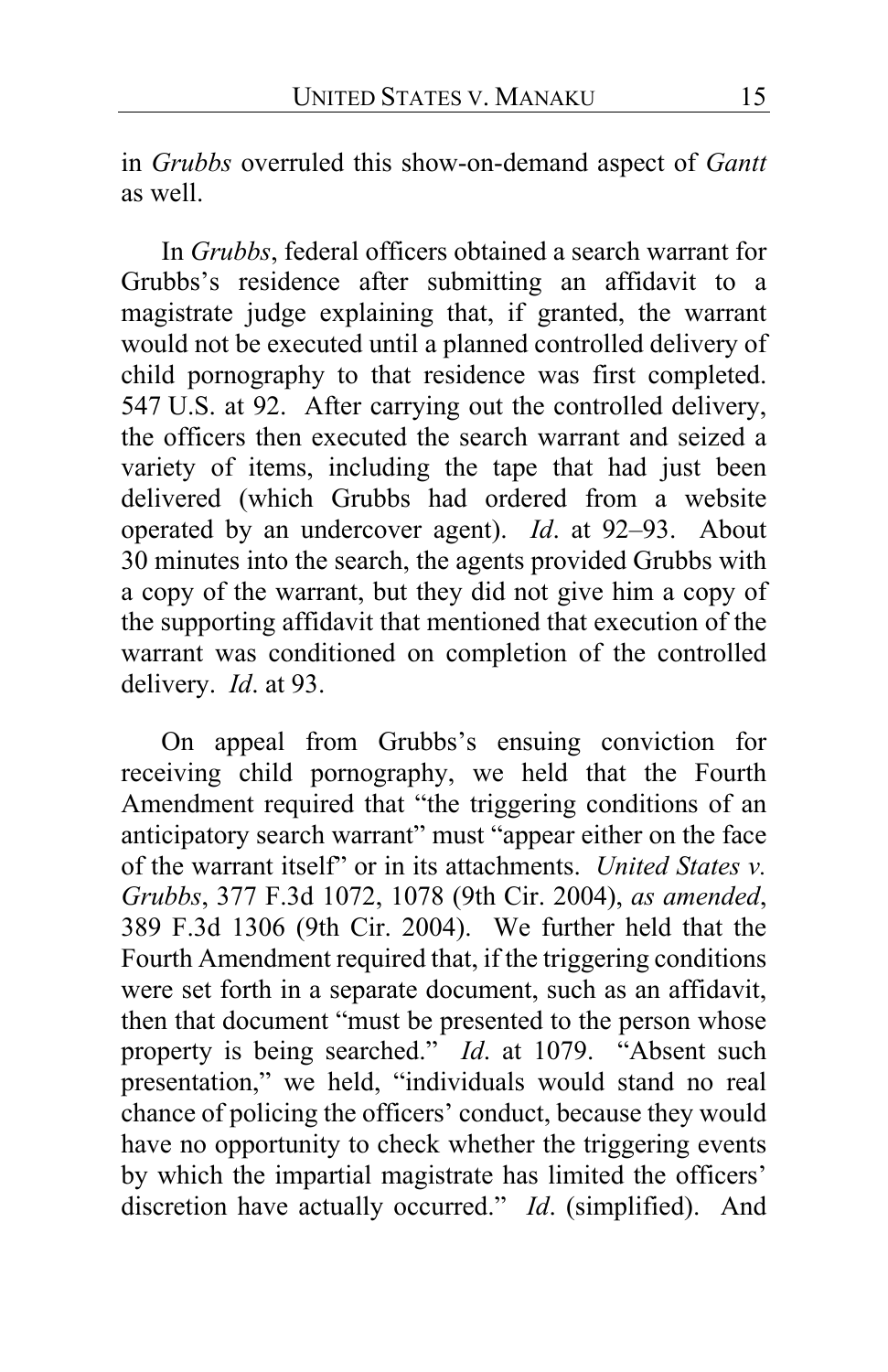because we held that the Fourth Amendment itself required such presentation, we did not find it necessary to rely on Rule 41. *See id*. at 1073 n.1. We noted, however, that *Gantt* had squarely held that, under Rule 41(d), the executing agents are required to provide "a complete copy of the warrant at the outset of the search." *Id*. at 1079 n.9 (quoting *Gantt*, 194 F.3d at 994). The Supreme Court reversed. *Grubbs*, 547 U.S. at 97–99.

As an initial matter, the Court held that the Fourth Amendment's specification of what must be included with particularity in the warrant extends only to "'the place to be searched' and 'the persons or things to be seized,'" and "does *not* include the conditions precedent to execution of the warrant." *Id*. at 97–98 (quoting U.S. CONST., amend. IV) (emphasis added). We therefore erred, the Court concluded, in holding that the Fourth Amendment required that the warrant "specify the triggering condition." *Id*. at 97.

The Court further held that we had also erred in stating that, in order to give the property owner a "chance of policing the officers' conduct," the "executing officer must present the property owner with a copy of the warrant *before* conducting his search." *Id*. at 98–99 (emphasis added) (citation and internal quotation marks omitted). In reaching this conclusion, the Court specifically cited—and rejected the reasoning in a footnote in our opinion in *Grubbs* that had relied on *Gantt*. *Id*. at 98–99 (citing *Grubbs*, 377 F.3d at 1079 n.9). "In fact," the Court held, "neither the Fourth Amendment *nor Federal Rule of Criminal Procedure 41* imposes such a requirement." *Id*. at 99 (emphasis added). In holding that there is no such right, as we had posited, to receive a warrant in time to contemporaneously police the agents' execution of the search, the Court made two points, both of which are pertinent here.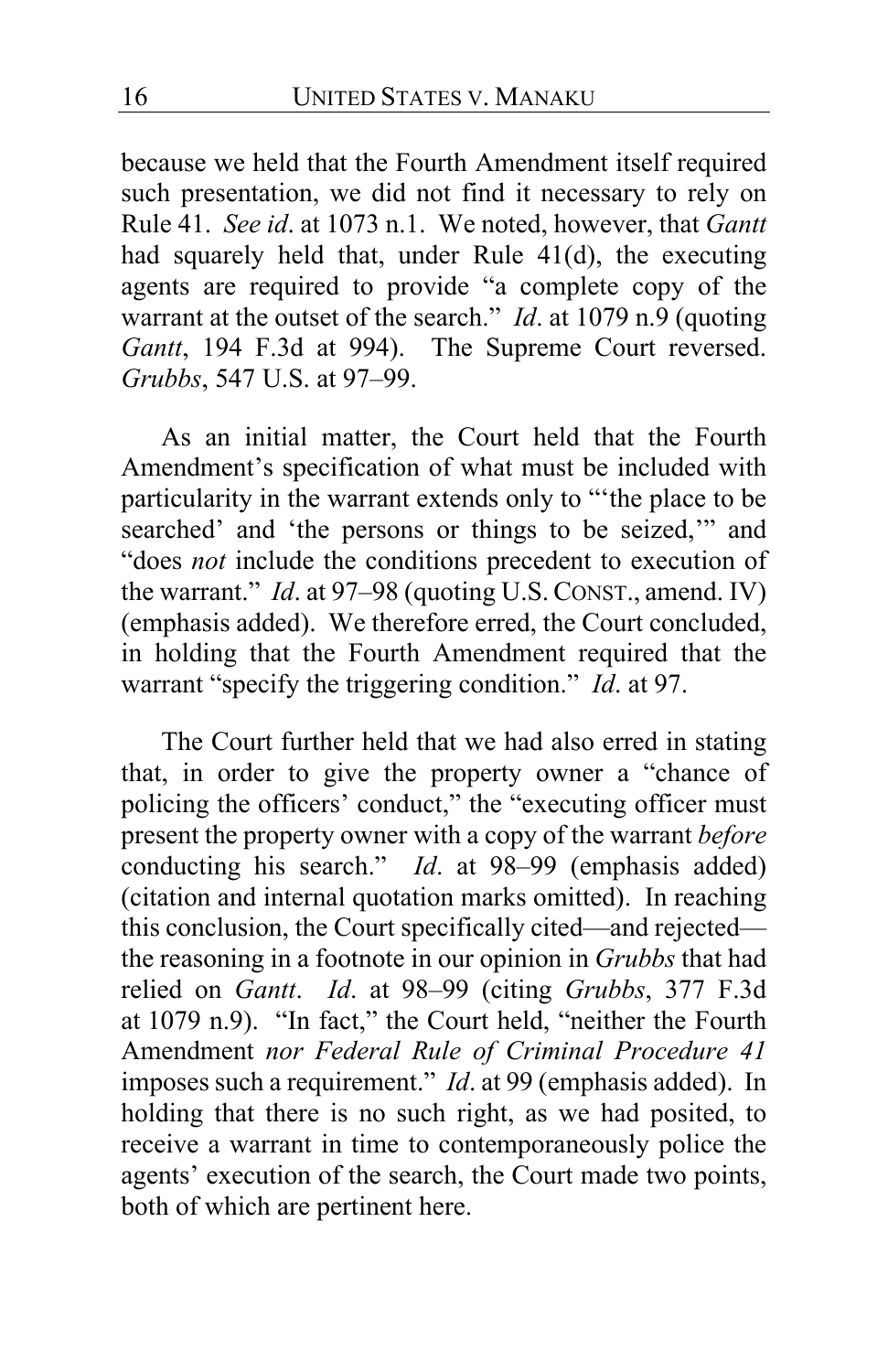First, the Court stated that "[t]he absence of a constitutional requirement that the warrant be exhibited at the outset of the search, *or indeed until the search has ended*, is . . . evidence that the requirement of particular description does not protect an interest in monitoring searches." *Id*. at 99 (quoting *United States v. Stefonek*, 179 F.3d 1030, 1034 (7th Cir. 1999) (emphasis added) (ellipses added by Court)). Of course, the statement that the warrant need not be supplied "until the search has ended" is directly contrary to our holding in *Gantt*. Second, the Court held that a contemporaneous debate between the property owner and the officers executing the search is *not* one of the methods by which the Constitution (or Rule 41) seeks to protect against unreasonable searches:

> The Constitution protects property owners not by giving them license to engage the police in a debate over the basis for the warrant, but by interposing, *ex ante*, the "deliberate, impartial judgment of a judicial officer . . . between the citizen and the police," and by providing, *ex post*, a right to suppress evidence improperly obtained and a cause of action for damages.

*Grubbs*, 547 U.S. at 99 (citation omitted) (ellipsis in original). Notably, the interests identified by the Court are fully satisfied by delivering a copy of the warrant at the *conclusion* of the search.

The Supreme Court in *Grubbs* thus expressly rejected both our reading of Rule 41 in *Gantt* and our rationale for that reading. Accordingly, *Gantt*'s holding that Rule 41 requires service of the warrant at the outset of the search, or in response to a direct request during the search, is no longer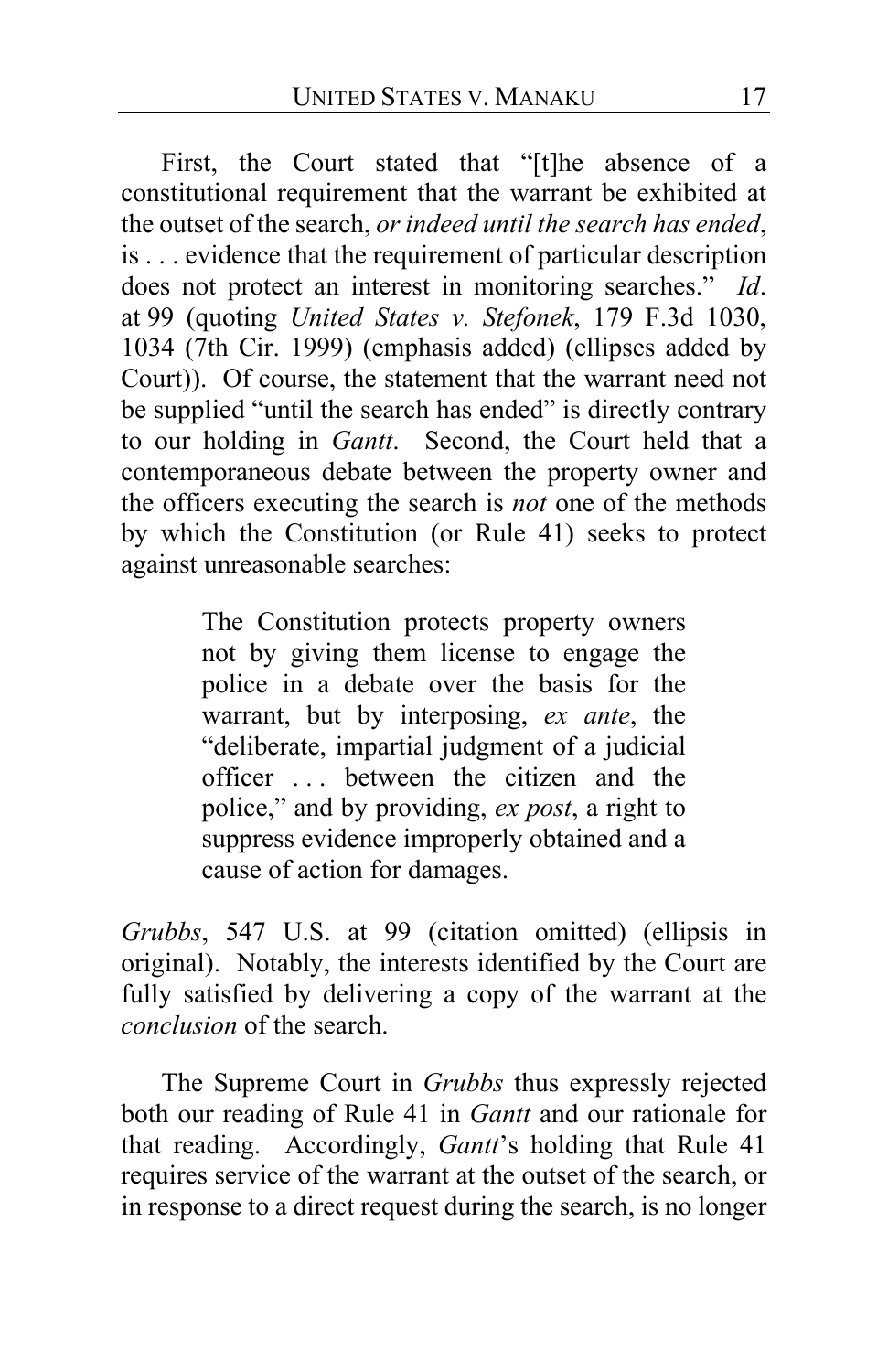good law. *See Miller v. Gammie*, 335 F.3d 889, 899–900 (9th Cir. 2003) (en banc).

As I noted earlier, *see supra* note 1, Manaku contended at oral argument that *Grubbs* overruled *Gantt* only to the extent that it held that the warrant must generally be produced at the *outset* of the search. Manaku insisted that *Grubbs* did not undermine *Gantt*'s further holding that the warrant must be produced upon a specific request, and in support of that view he pointed to Justice Souter's separate opinion concurring in the judgment in relevant part in *Grubbs*. This contention fails. Although Justice Souter argued that the Court's decision somehow left open the question whether an owner has a right to "demand to see a copy of the warrant before making way for the police," 547 U.S. at 101 (Souter, J., concurring in judgment in part), the majority's analysis on this issue—which Justice Souter did not join—cannot be reconciled with that view.

As explained above, the Court's rationale for rejecting *Gantt*'s produce-at-the-outset rule was that there is no requirement to deliver the copy of the warrant "until the search has ended," *see id*. at 99 (citation omitted), and *that* rationale cannot be squared with *Gantt*'s produce-upondemand rule either. Moreover, the *Grubbs* majority expressly rejected the premise—on which *Gantt*'s deliveron-request holding was based—that the Constitution or Rule 41 gives owners a "license to engage the police in a debate over the basis for the warrant." *Id*. Contrary to the *Grubbs* majority's holding on this point, Justice Souter affirmatively endorsed the view that "showing an accurate warrant" during the search "reliably 'assures the individual whose property is searched or seized of the lawful authority of the executing officer, his need to search, and the limits of his power to search.'" *Id*. at 101 (Souter, J. concurring in